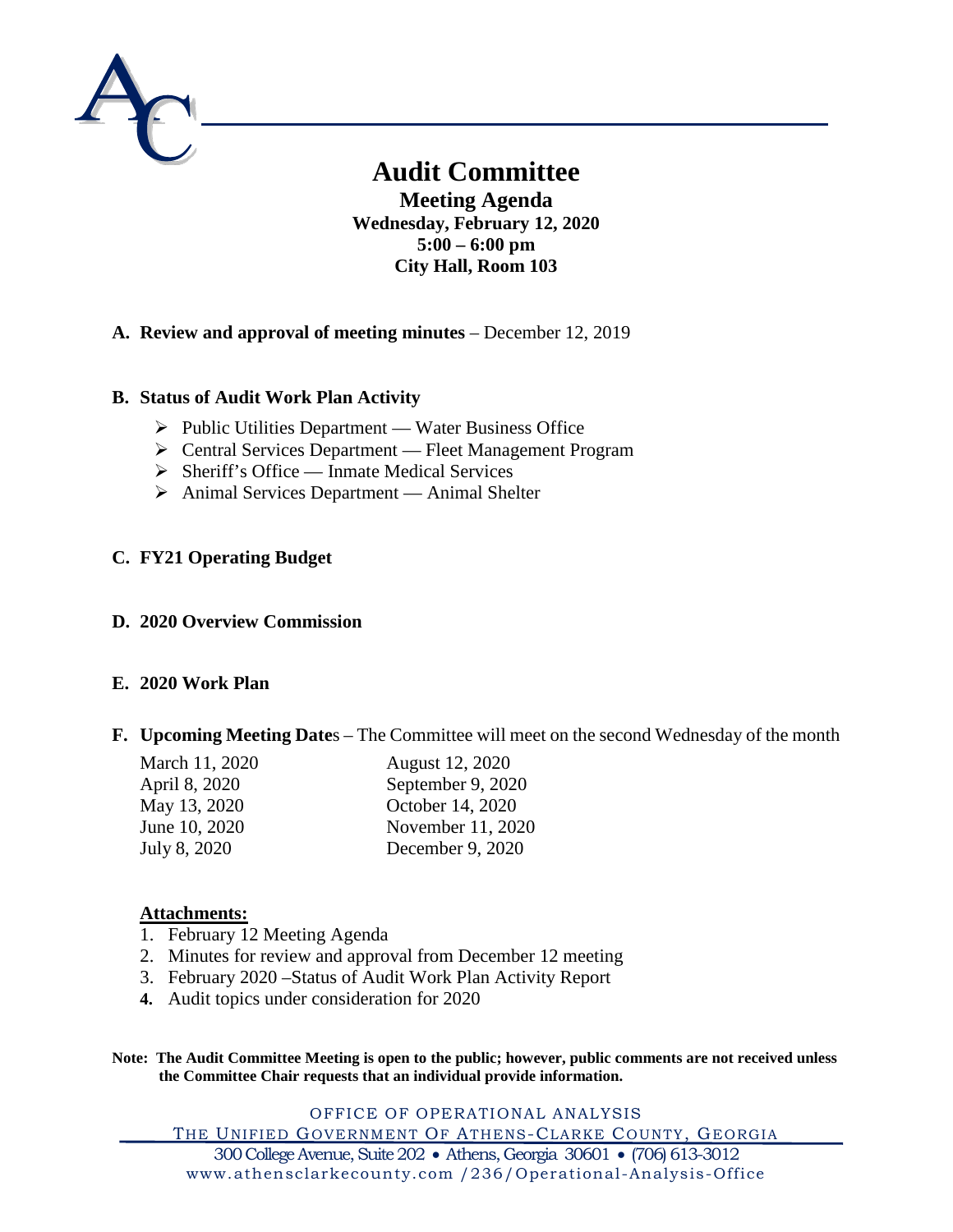## **AUDIT COMMITTEE MEETING MINUTES**

Thursday, December 12, 2019

Committee Members Present: Visiting: Commissioner Melissa Link, Committee Chair Blaine Williams, Manager Commissioner Patrick Davenport Kelly Girtz, Mayor Commissioner Ovita Thornton Deborah Lonon, Assistant County Manager

Commissioner Russell Edwards Sara George, Managers Office

Staff: Stephanie Maddox, Internal Auditor Jill Arquette, Management Analyst

Joshua Edwards, Assistant County Manager Member(s) Absent: Glenn Coleman, Asst. Director, Public Utilities Commissioner Allison Wright Lee Shearer, Athens Banner Herald Michael Smith, Community Citizen

Committee Chair Link called the meeting to order at 4:54 pm.

# **A. October Minutes:**

Commissioner Thornton moved for approval of the October Minutes. Commissioner Davenport seconded. All in favor.

# **B. November Minutes:**

Commissioner Thornton moved for approval of the November Minutes. Commissioner Davenport seconded. All in favor.

## **C. Work Plan Update:**

Internal Auditor Maddox provided a status update on the audit work plan:

- $\triangleright$  Public Utilities Department Water Business Office
- Central Services Department Fleet Management Division
- $\triangleright$  Sheriff's Office
- $\triangleright$  Animal Services

# **D. FY21 Operating Budget**

Internal Auditor Maddox discussed the FY21 Operating Budget submission for the Office of Operational Analysis. Internal Audtior Maddox reviewed the accounts (training, technological needs, auditing software) that have not been funded the last five years sufficiently.

## **E. Items for Discussion for February 12, 2020 meeting:**

Chair Link delayed discussion of the the following items until the next meeting when all Committee members should be present. Committee members present agreed.

- 2020 Audit Work Plan
- FY21 Operating Budget for OOA

The next Audit Committee meeting is scheduled for February 12, 2020, from 5 p.m. – 6 p.m. at City Hall, Room 103.

Commissioner Davenport motioned to adjourn the meeting. Commissioner Thortnton seconded the motion. The meeting adjourned at 5:27 p.m.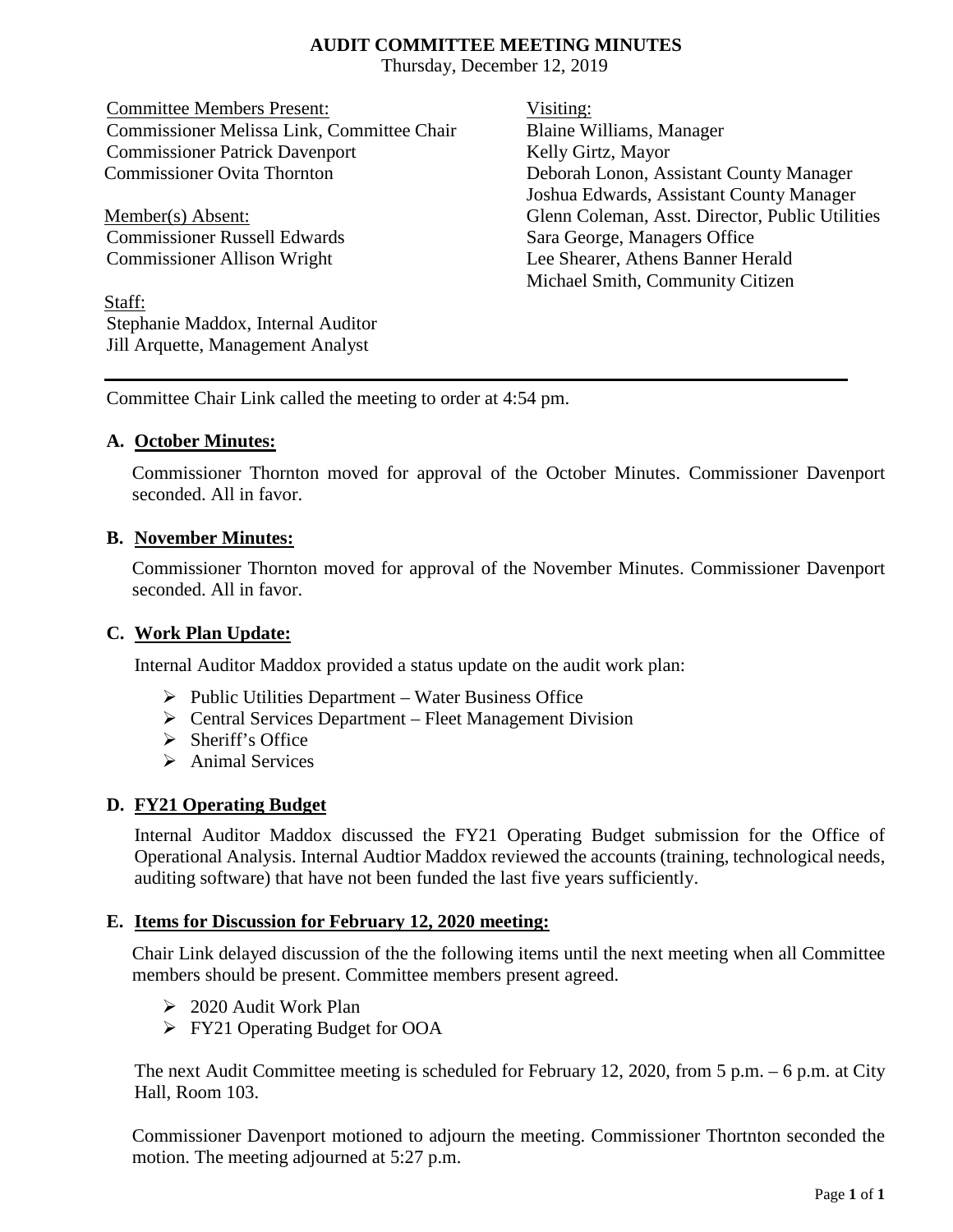# **AUDIT STATUS REPORT**

DATE: February 12, 2020

TO: Audit Committee

FROM: Stephanie Maddox, Internal Auditor Office of Operational Analysis (formerly, the Auditor's Office)

SUBJECT: Status of Work Plan Activity

The following table summarizes the current status of each audit according to audit stages. A description of the audit stages is below the table.

|                                                                                       | <b>Status</b>                                                                                                                                          |                                                                                                                   | <b>Completion</b> |
|---------------------------------------------------------------------------------------|--------------------------------------------------------------------------------------------------------------------------------------------------------|-------------------------------------------------------------------------------------------------------------------|-------------------|
| <b>Audit</b>                                                                          | The percentage indicates the completion level                                                                                                          |                                                                                                                   | <b>Forecast</b>   |
| Clarke County Sheriff's Office -<br><b>Inmate Medical Services</b><br><b>Contract</b> | <b>Pre-Audit Planning – 100%</b><br><b>Discovery Stage – 90%</b><br>Analysis $-80%$<br><b>Conclusions</b> $-0\%$<br>Recommendations $-0\%$             | Analyzing medical services<br>le.<br>expenditures.                                                                | February 2019     |
| Public Utilities Department -<br><b>Water Business Office</b>                         | <b>Pre-Audit Planning</b> $-100\%$<br>Discovery Stage - 100%<br>Analysis $-100\%$<br><b>Conclusions</b> $-100\%$<br>$\mathbf{Recommendations} - 100\%$ | Draft report submitted to<br>department.                                                                          | February 2019     |
| Central Services Department -<br><b>Fleet Management Program</b>                      | <b>Pre-Audit Planning</b> $-100\%$<br><b>Discovery Stage – 95%</b><br>Analysis $-90\%$<br>Conclusions $-85%$<br>Recommendations $-85%$                 | Finalizing draft report                                                                                           | March 2020        |
| Animal Services Department -<br><b>Animal Control</b>                                 | <b>Pre-Audit Planning – 70%</b><br>Discovery Stage - 35%<br>Analysis $-20%$<br>Conclusions $-0\%$<br>Recommendations $-0\%$                            | Develop and deploy survey.<br>$\bullet$<br>Begin field work.<br>Analyze data received through<br>document request | April 2020        |

# **WORK IN PROGRESS**

## **AUDIT STAGES**

**Pre-Audit Planning**: OOA staff conducts literature reviews, identifies benchmark communities, research best practices, develops pre-audit survey(s), and requests documents related to the audit client. OOA staff conducts pre-conference meeting with the audit client/department (Dept. Director); discuss the audit process, the timing of fieldwork, and answer any questions.

**Discovery**: Interviews, information validation, observations and surveys. As this stage is critical to the preparation of a complete and meaningful audit, it consumes the majority of time involved.

**Analysis**: Assigning meaning/value to the information; determining what it reveals related to the scope of the audit. Defines systems, processes and practices in terms of effectiveness and efficiency.

**Conclusions**: Identifies and describes constraints and opportunities regarding developments and implementation of needed improvements.

**Recommendations**: Suggests action that can be taken in consideration of the constraints and opportunities.